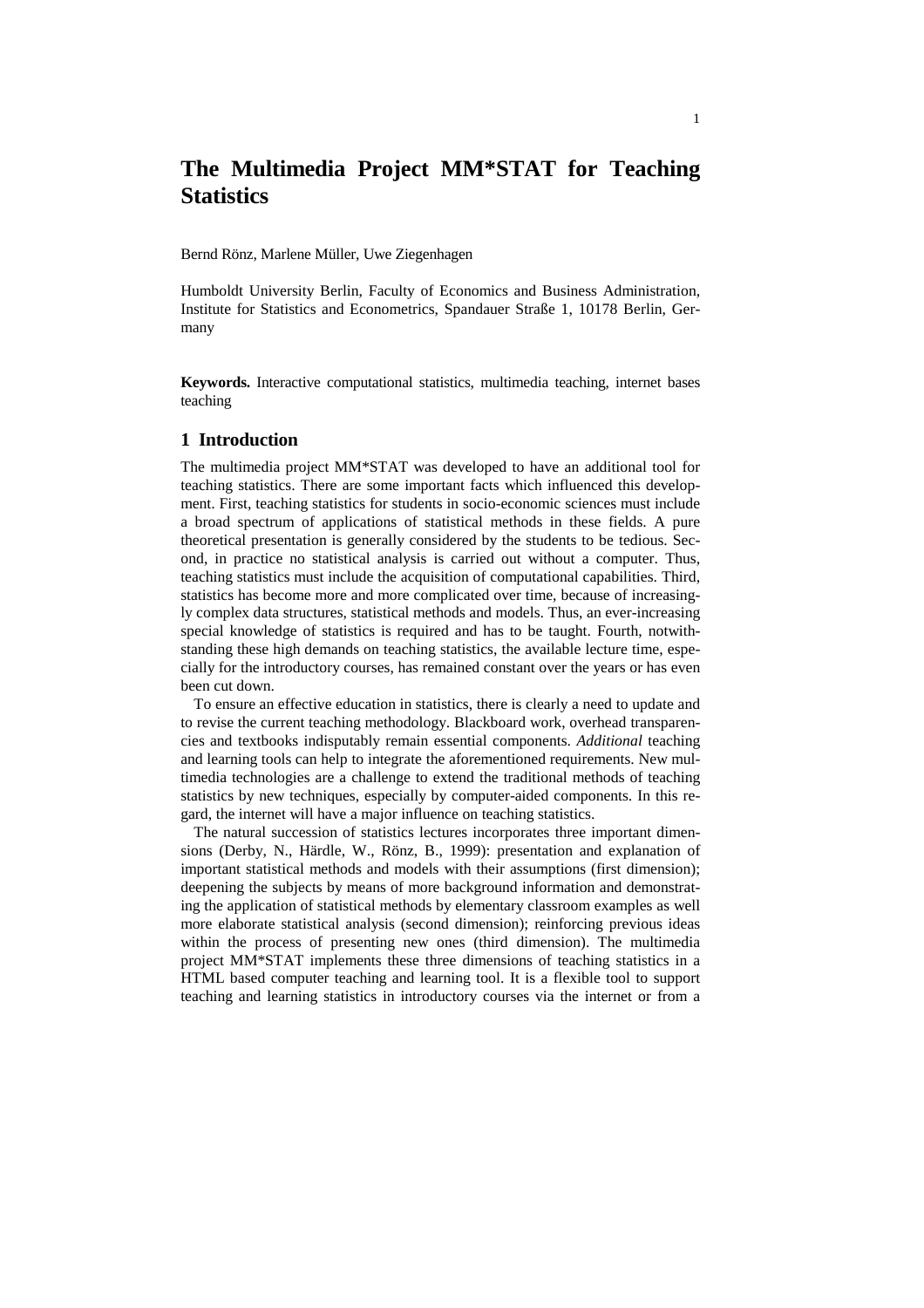CD-ROM. It can be used in the class room, but is mainly used as a tool for reviewing the lecture subjects by the students at their own place. MM\*STAT is intended as an add-on to the traditional classroom lecture. It allows the students – in an individual way – to get more detailed information about statistical terms and methods and to practice statistics with real data sets. In particular, the interactive examples which are integrated into MM\*STAT provide a variety of different data sets.

At present MM\*STAT is only available in German, being written for and tested by students at the Faculty of Economics and Business Administration, Humboldt University Berlin, Germany. If all components are well implemented it will be translated into English. In the following some of the main characteristics of MM\*STAT will be pointed out.

# **2 Details of MM\*STAT**

The style of MM\*STAT can be considered as a composition of filing cards, allowing fast access to each card and opening up to 10 cards at the same time. Main components of MM\*STAT are lecture units, additional information and examples.

### **2.1 The lecture units**

Upon entering the electronic statistics course from the logo screen of MM\*STAT the first card shows the table of lecture contents.

| <b>Inhaltsverzeichnis</b>                       |           |                                       |
|-------------------------------------------------|-----------|---------------------------------------|
| 1. Grundbegriffe der Statistik<br>画             |           |                                       |
| 2. Eindimensionale Häufigkeitsverteilung<br>画   |           |                                       |
| 3. Wahrscheinlichkeitsrechnung<br>S             |           |                                       |
| 4. Kombinatorik<br>画                            |           |                                       |
| 5. Zufallsvariable<br><b>STO</b>                |           |                                       |
| 6. Verteilungsmodelle<br>學                      | $D$ 6.1   | <b>Wichtige Verteilungsmodelle</b>    |
| 7. Stichprobentheorie<br><b>SHA</b>             | $D$ 6.2   | Gleichverteilung                      |
| 8. Schätzverfahren<br>353                       | $D_{6.3}$ | <b>Binomialverteilung</b>             |
|                                                 | $D$ 6.4   | <b>Hypergeometrische Verteilung</b>   |
| 9. Statistische Tests<br>图                      | $D$ 6.5   | <b>Poisson-Verteilung</b>             |
| 10. Zweidimensionale Häufigkeitsverteilung<br>國 | D6.6      | Exponentialverteilung                 |
| 11. Regression<br>SBS                           | $D$ 6.7   | <b>Normalverteilung</b>               |
|                                                 | D6.8      | <b>Zentraler Grenzwertsatz</b>        |
| 12. Zeitreihenanalyse<br>画                      | $D_{6.9}$ | <b>Approximation von Verteilungen</b> |

**Fig 1.** Lecture contents of MM\*STAT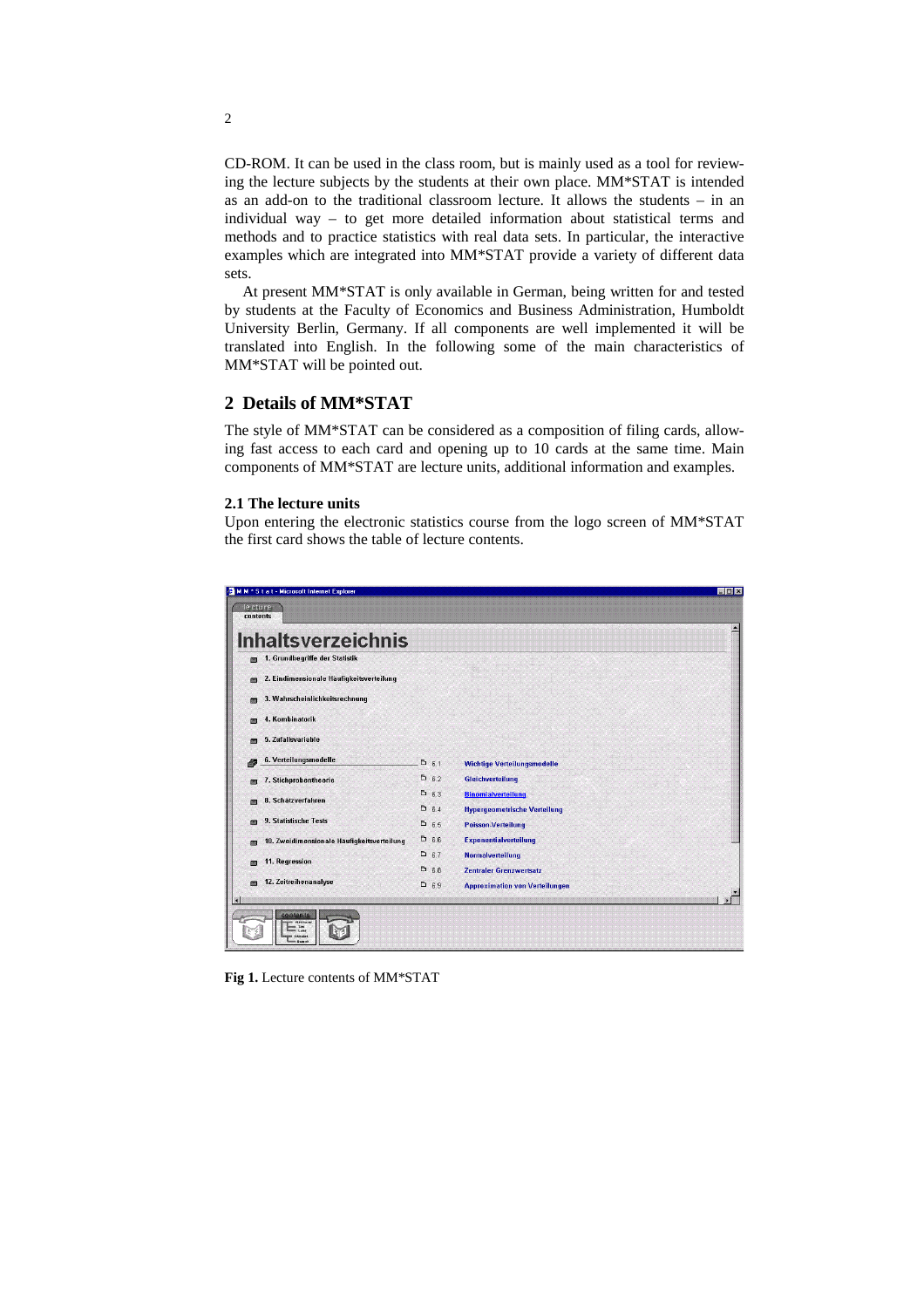From here the user can choose the lecture unit to be reviewed. Because MM\*STAT is designed as a teaching and learning tool for an introductory statistics course, it contains the common and well-known topics: basic concepts of statistics, one-dimensional frequency distributions, basics of probability calculus, combinatorics, random variables, probability distributions, sampling theory, estimation methods, hypothesis testing, two-dimensional frequency distributions, regression analysis, time series analysis.

Each "lecture" filing card consists of an outline of the lecture, providing the basic concept of the method considered, definitions, important formulas, graphics, fundamental requirements of the application of the statistical method or model considered. "Forward" and "Backward" icons allow the user to move along the lessons' sequence which represents the first dimension of teaching.

#### **2.2 More information**

If required, more information on the statistical method explained in the lecture unit is provided. In this case an "information" button appears on the lower right of the "lecture unit" screen. More information should deepen the understanding of statistical methods and can be for example the derivation of the method or of a special formula, additional textual explanations, comments on the main applications. In this sense, more information belongs to the second dimension of teaching statistics (cf. Section 1). The filing tabs "lecture" and "information" enable the user to switch at any time between the lecture unit card and the information card, while leaving the other card to be previewed again.

#### **2.3 Examples**

Examples are essential for understanding the statistical methods given in the lecture unit and are considered as part of the second dimension of teaching statistics. MM\*STAT provides three types of examples: fully explained examples, enhanced examples and interactive examples. Of course, not every lecture unit is connected with examples or with each type of example. What is available for the selected lecture unit can be seen by the buttons in the lower right corner of the lecture unit screen. Each type of example has its own background colour which is again distinct from the background colour of the lecture unit. The filing tabs enable the user to switch at any time between the lecture unit card, the information card and the example card if the mentioned cards have previously been opened.

*Fully explained examples*: Fully explained examples are directly related to the content of the lecture unit. They start out with the statement of the problem to be solved and the illustration of the data, continue with the exact argumentation for the statistical method to be applied and the choice of the relevant formulas given in the lecture unit, show the calculations and finally give an interpretation of the results.

*Enhanced examples*: All that was said about the fully explained examples holds for the enhanced examples, too. In addition, enhanced examples are characterised by at least one of the following criteria: (1) They refer not only to the content of the lecture unit just considered, but also to the previous ones. (2) They compare different versions of a statistical method (e.g. confidence interval estimates for the population mean with known and unknown population variance respectively; hypothesis testing based on a small sample and on a large sample). (3) They comprise various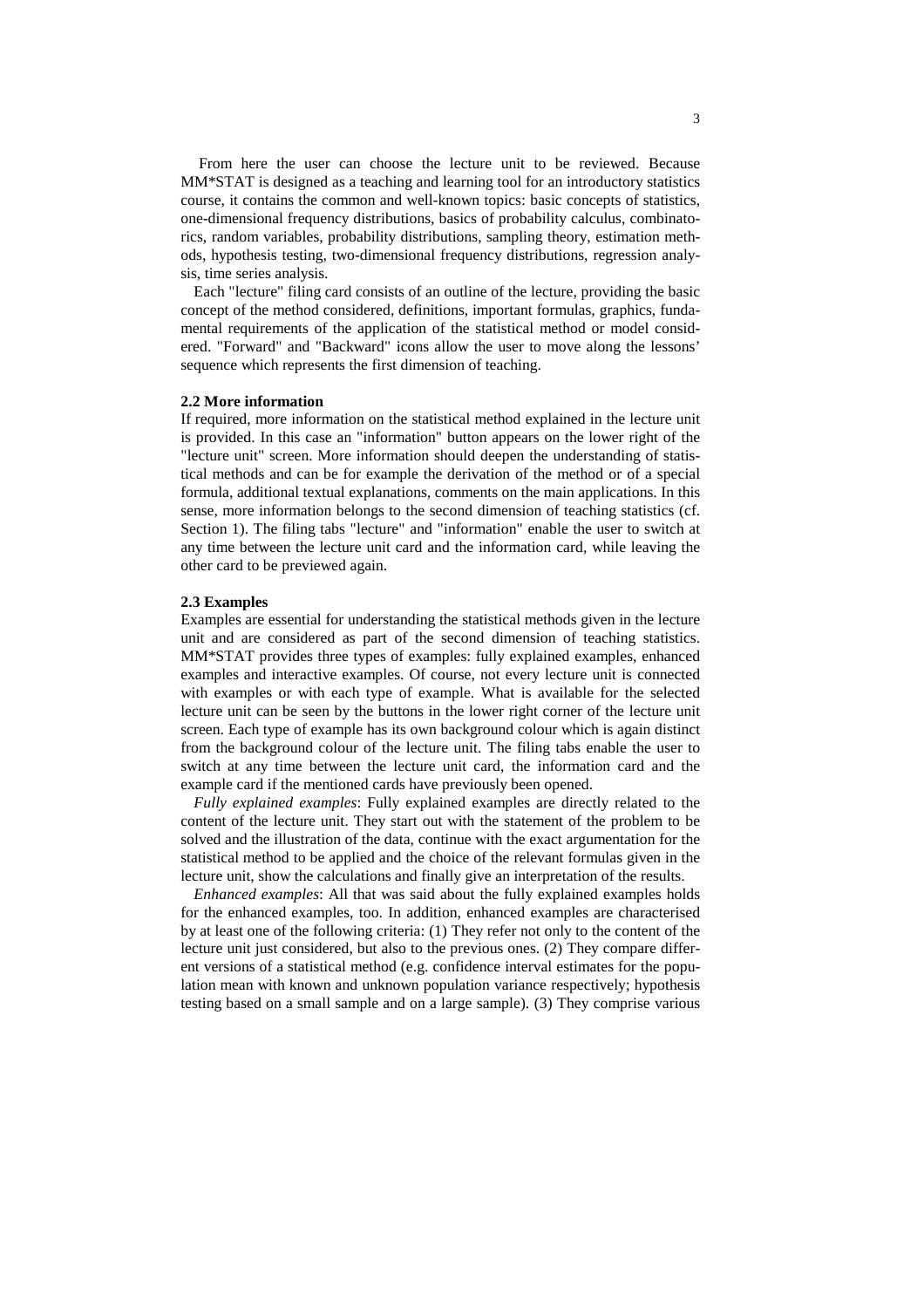statistical methods (e.g. range, quartiles, mean, standard deviation, histogram and boxplot for an income distribution). (4) They contain the application of the same statistical method on different variables or on the breakdown of a variable by a factor (e.g. on household expenditure for food and for clothes; on the overall sampling distribution of age and the age distribution broken down according to sex).

*Interactive examples*: The fact, that learning by doing is most effective in the learning process, is not new and naturally applies to statistics, too. However, its translation into action is often difficult, especially if the number of students in an introductory course is large. Therefore, an important feature of MM\*STAT is its interactive capability embodied in the interactive examples. This kind of example ensures that the student can actively participate in the learning process. Interactive examples enable the students to study the effects of changes of various aspects of the problem at hand and to get an intuitive understanding how the statistical method works.

Let us mention some of the implemented interactive examples here: Study the same data set as in the fully explained or enhanced example, but now with the opportunity to select other variables; choose among different data sets; carry out the same statistical procedure, but with a different sample size; change the number of classes or the interval width in the case of grouped data and show the effect on the parameters and on the resulting histogram; change the parameters of distributions; transform a variable and compare the resulting distribution to that of the original variable; repeated confidence interval estimations with the same or changing confidence level and/or sample size; change the significance level and/or the sample size for hypothesis tests; repeated regression and time series estimations.

#### **2.4 Reinforcing previously learned statistical concepts**

In the progress of a statistics course it is very often helpful to reinforce statistical concepts and methods already introduced earlier in the course. That is the third dimension of teaching statistics. In an electronic statistics course the user must be enabled to resort to a previous statistical idea without starting from the very beginning.

In MM\*STAT this can be practised in different ways: To recall a special term or definition a glossary is available. Within a lecture unit, important terms are hyperlinked to the glossary. A small symbol at the end of each definition in the glossary is a direct link to the lecture unit in which the term is explained in detail.

If the user wants to completely reread a lecture then there are two opportunities: If the desired lecture unit is the previous one than the "backward" icon can be used. If the desired lecture unit is not the previous one then the selection must be made via the "contents" card.

Sometimes a hyperlink to statistical concepts and methods already introduced earlier in the course can be found in the lecture unit. This hyperlink enables the user to open that lecture unit in addition and to switch to and from by clicking on the tabs.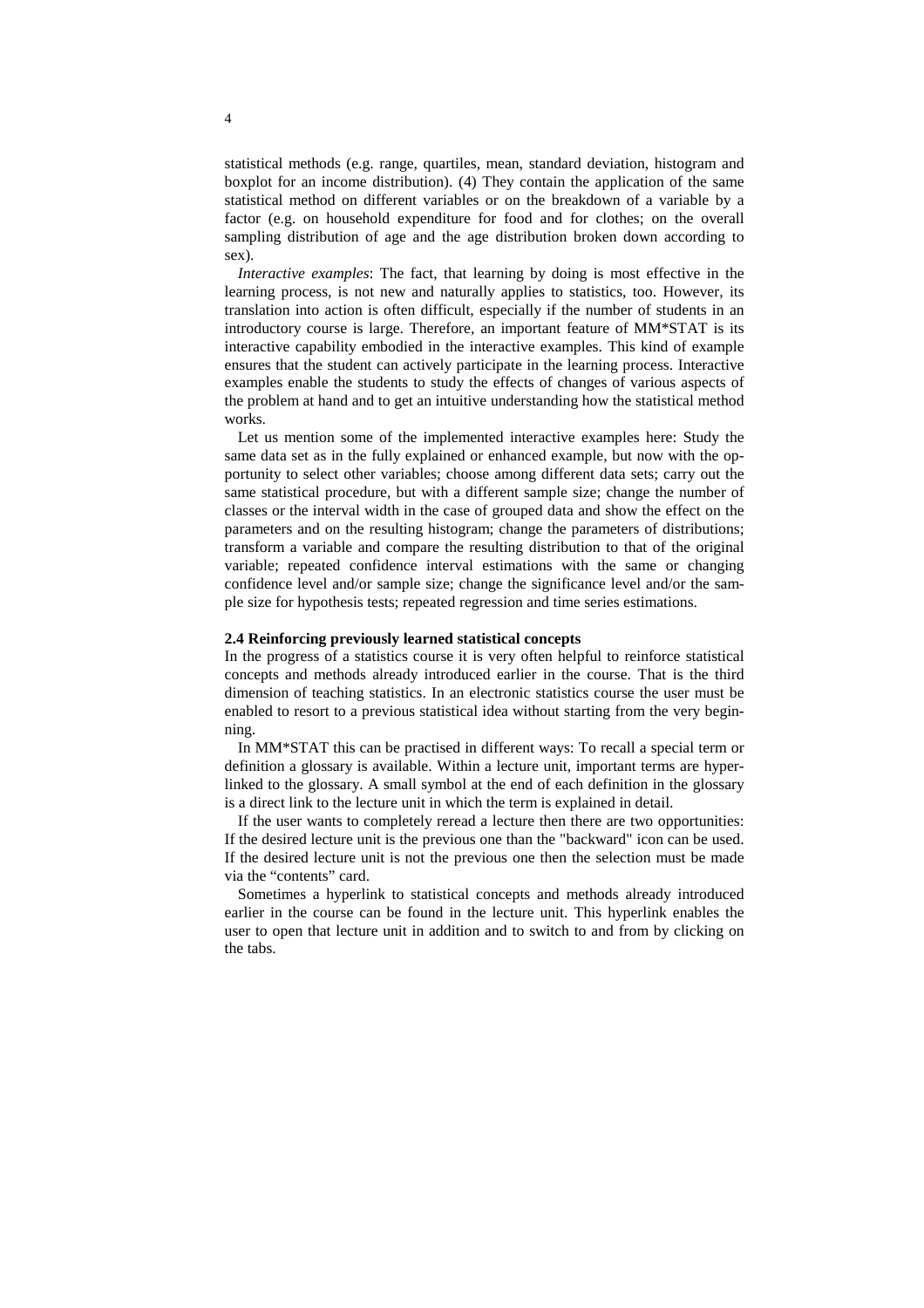#### **2.5 Some other features of MM\*STAT**

Some other features of MM\*STAT worth mentioning are:

*Multiple choice questions* are included at the end of each section so that the student has the opportunity to check his/her knowledge. The correctness of the response to the questions is automatically checked and displayed. Furthermore, the correct answers can be displayed so that the student has a feedback to his/her decisions.

A special filing card called *bookmark* can be opened from the last entry on the table of contents. This card contains a list of the filing cards last viewed. These filing cards can be reopened either separately or all together. This feature enables continuous work with MM\*STAT.

In a few lecture units *sound sequences* are available for audio explanations of statistical facts.

*Help pages*, concerning the handling of MM\*STAT and the required software configuration to run MM\*STAT, are accessible from the start page of MM\*STAT.

# **3 Technical requirements of MM\*STAT**

MM\*STAT is based on HTML 4.0 combined with JavaScript and Cascading Style Sheets (CSS). HTML is used for the text of the filing cards and to realise hyperlinks. Formulas and graphical illustrations are included as GIF or JPEG bitmaps. CSS documents record the internal structure of the MM\*STAT documents and comprise for instance background designing, typographical attributes of the filing cards and the embodiment of links. JavaScript programs (ECMA script dialect), inserted into the HTML documents, enable a comfortable and innovative navigation through all sections of MM\*STAT, dynamically fit in multimedia objects (e.g. sound sequences) and improve the overall visual impression (e.g. by MouseOver effects). The JavaScript program in the basic document of MM\*STAT manages the whole filing card system and integrates the filing cards requested by the user.

The technical minimum requirements are: Pentium 90 or comparable processor, CD-ROM drive (for the CD version of MM\*STAT), internet connection (for the MM\*STAT online version), Microsoft Internet Explorer 4.0 (or higher) or Netscape Navigator 4.5 (or higher), Java plugin 1.1 and swing class library, sound card and audio/video plugin for the used webbrowser.

A special feature of MM\*STAT is its interaction capability. This allows the user to study statistical methods under varying application conditions or by using different data sets without any additional software overhead. To include the interactive examples, the XploRe Quantlet technology was used. This is a client/server concept which was especially developed for statistical computing over the internet. In this architecture the graphical user interface of the program, the XploRe Quantlet Client (XQC), is separated from the computational part, the XploRe Quantlet Server  $(XOS)$ .

The XQC is a Java Applet and can therefore be integrated into HTML documents. On one hand its flexible configuration makes it possible to provide the inexperienced user with a menu driven software by allowing only certain changes of parameters, the selection of variables or data sets and executing the statistical meth